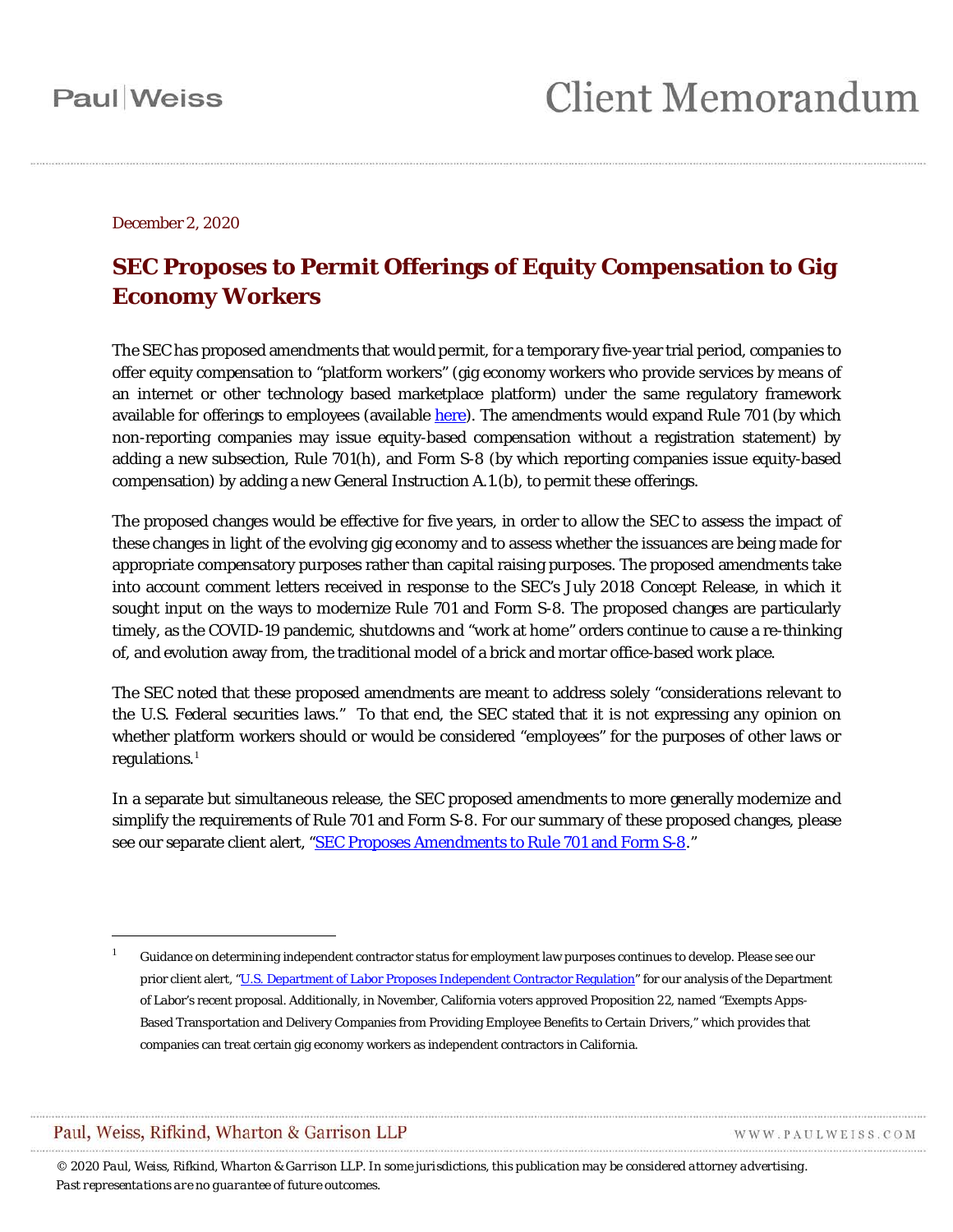### **Paul** Weiss

# **Client Memorandum**

### **Eligible Workers**

Under the proposed changes, to be eligible, platform workers must provide *bona fide* services through or by means of the issuer's internet-based or other widespread, technology-based marketplace platform or system (a "platform"). Additionally:

- workers must be unaffiliated with the issuer;
- workers providing services to third-party end users would qualify, so long as the issuer benefits (*e.g*., by receiving a fee or percentage of compensation);
- consistent with the existing provisions of Rule 701 and Form S-8, platform workers providing services to the issuer, its subsidiaries, its parents and subsidiaries of its parent would be eligible;
- issuances may be made to an entity, if (i) substantially all of the entity's activities involve the performance *of bona fide* services provided through a platform, and (ii) it is wholly and directly owned by the natural person actually performing the services; and
- consistent with the separately proposed amendments to Rule 701 and Form S-8, former employees and former employees of acquired entities would be eligible for issuances under certain circumstances.

#### **Eligible Services**

The provision of certain services would not be eligible for issuances under these expanded rules – services in connection with capital-raising or with promoting or maintaining a market for the issuer's securities would not qualify, nor would the use of a platform for the sale or transfer of permanent ownership of discrete, tangible goods (*e.g.*, a platform that provided for the permanent transfer of real estate would not be eligible, whereas a platform that provided for the temporary rental of real estate would be).

The services would need to be provided pursuant to a written contract or agreement between the issuer and the platform worker and must be provided through a platform that the issuer operates and controls. In order to demonstrate that it controls the platform, an issuer would need to be able to show that it: (i) provides access and establishes the principal terms of service, (ii) establishes the terms and conditions by which the platform worker receives payment for services and (iii) has the authority to accept and remove platform workers providing services.

#### **Conditions for Issuances**

Any issuances would need to be made pursuant to a compensatory arrangement that is evidenced by a written compensation plan, contract or agreement between the issuer and the platform worker. To ensure that the securities are issued/received for compensatory and not speculative purposes, the SEC has additionally proposed that: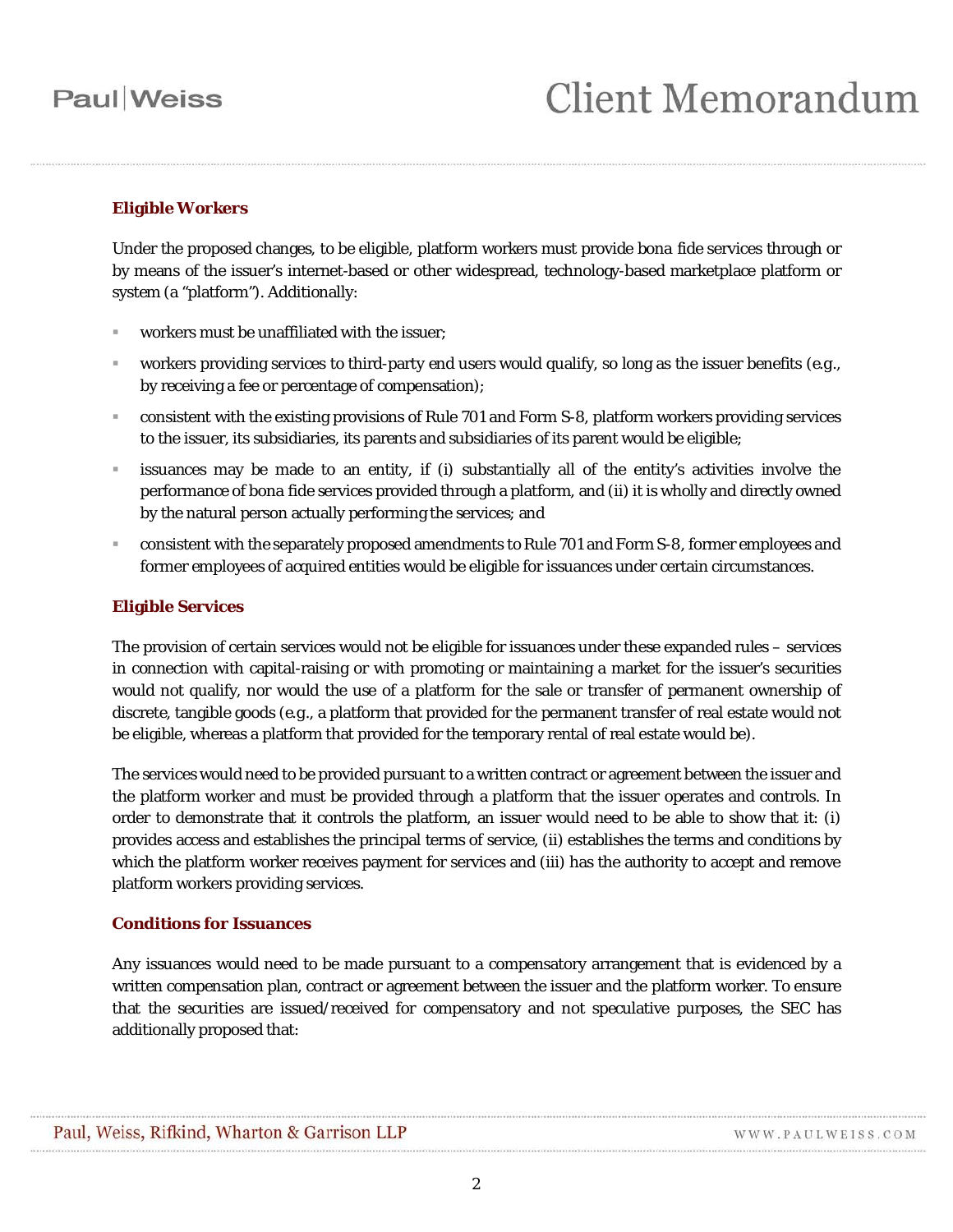## **Paul** Weiss

## **Client Memorandum**

- the amount and terms of securities issued to platform workers could not be subject to individual bargaining, nor could platform workers be permitted to elect between payment in securities or cash;
- a platform worker could receive no more than 15% of their compensation in any 12-month period, and no more than \$75,000 in any 36-month period, in securities issued pursuant to Rule 701 or registered on Form S-8; and
- any issuances made under Rule 701 would be subject to enhanced transfer restrictions issuers would need to take steps to ensure that these securities would be transferrable only to the issuer or by operation of law.

In order to enable the SEC to assess the use and impact of this temporary expansion, the SEC would require issuers who elect to issue securities to platform workers under Rule 701 or Form S-8 to furnish to the SEC, in a non-public manner (*i.e.*, this information would not be filed or furnished publicly via EDGAR), the following information regarding these issuances at six-month intervals (commencing six-months after the first issuance):

- the criteria used to determine eligibility for securities awards to platform workers, whether they are the same as for other compensatory transactions, and whether those criteria are communicated to workers in advance as an incentive;
- the type and terms of securities issued to platform workers during the prior six months, and whether they are the same as for other compensatory issuances in that interval;
- if issued pursuant to Rule 701, the steps taken to ensure that the securities are non-transferable;
- the percentage of overall outstanding securities that issuances to platform workers represents;
- during the interval, the number of platform workers and the number of non-platform workers the issuer has, and the number of platform workers and non-platform workers who received securities; and
- the number and dollar amount of securities issued to platform workers, both in absolute amounts and as a percentage of total sales under Rule 701 and/or Form S-8, as applicable.

#### **Issuances Treated Like Other Rule 701 Issuances**

Similar to other issuances pursuant to Rule 701, these issuances would be excluded from the calculation of outstanding securities under Rule 12g5-1 (*i.e.*, to calculate whether an issuer must register a class of equity securities under Section 12(g)(1)).